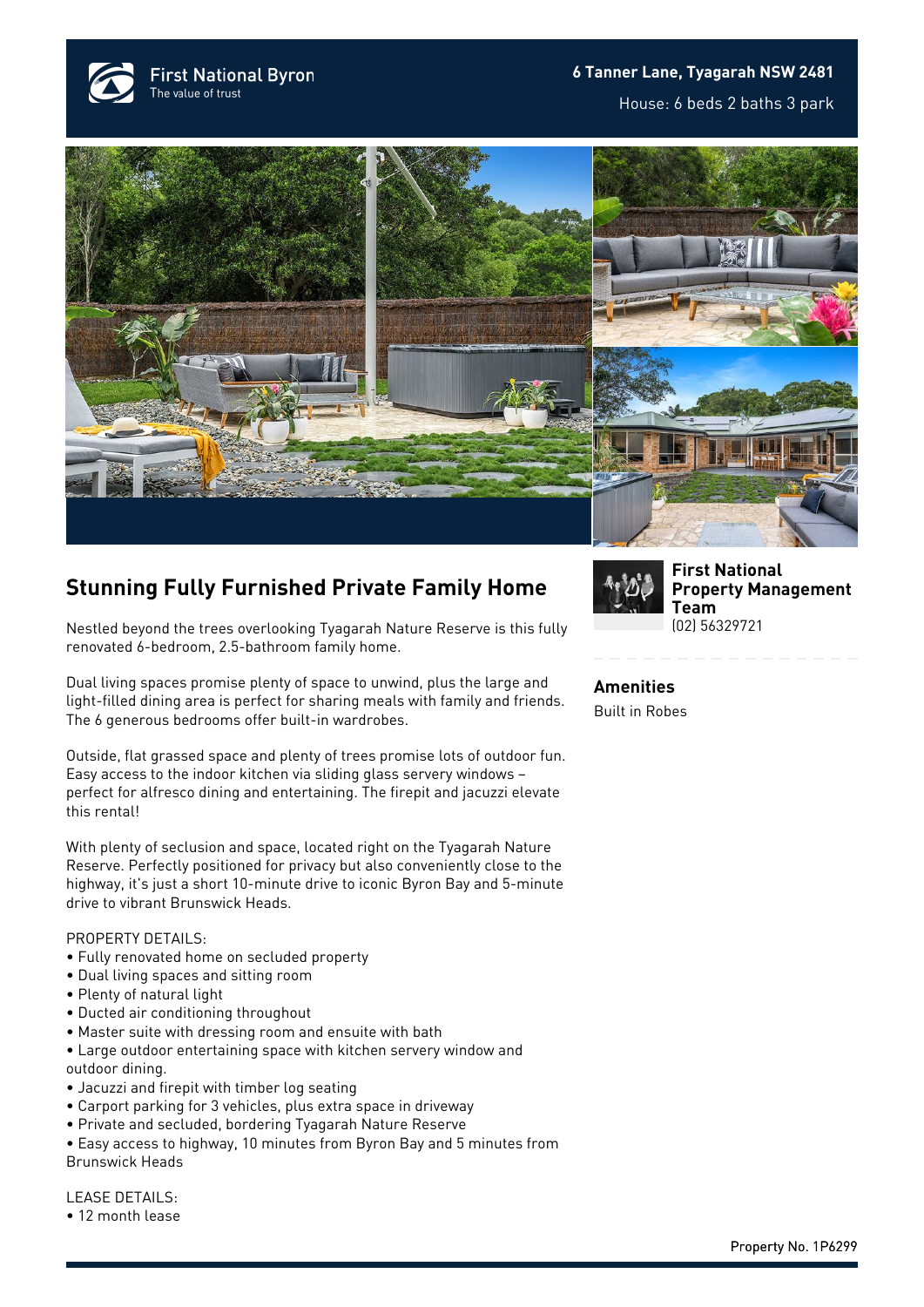

- Available 15th December
- Fully Furnished
- lawn and garden maintenance Included

\*\*\* Please Register Your Details to Inspect Properties & Receive Updates \*\*\*

By registering your details, you will INSTANTLY be informed of any updates, changes, or cancellations for your property appointment. If no one registers for an inspection time, then that inspection may not proceed.

Please Note 1form applications are NOT accepted by this office. Applications will be available after the property has been viewed.